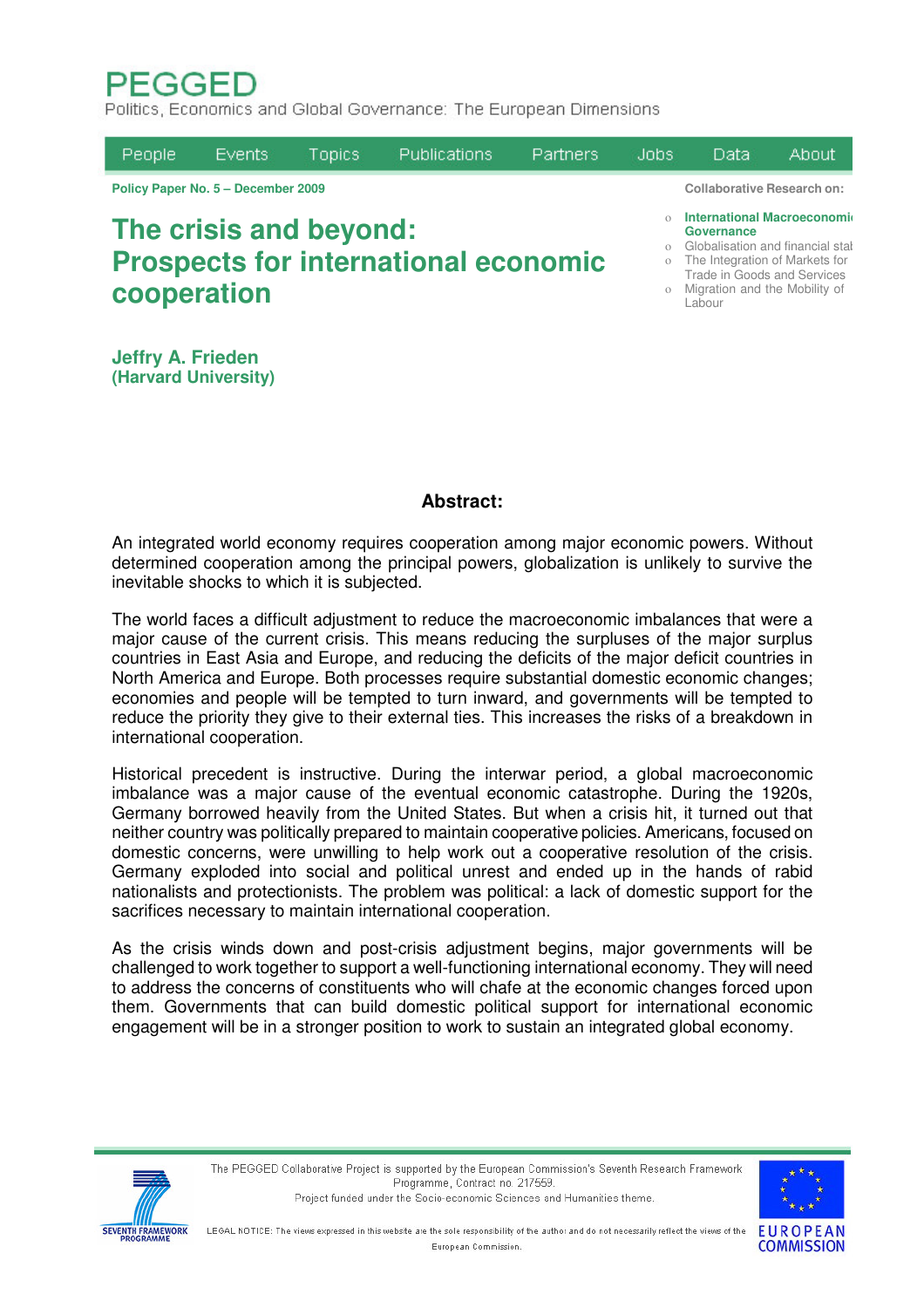## **Introduction**

The ongoing international economic crisis and its aftermath will have a profound impact on the politics of international economic relations. The crisis will change the ways in which major nations interact with the world economy, and with each other. The principal economic powers will find their interests, and their bargaining positions, altered by the changed environment. These changes are likely to affect the willingness and the ability of the great economic powers to collaborate in managing the international economy.

After the initial stabilization phase of crisis management ends, the world faces a difficult adjustment process to reduce or reverse the macroeconomic imbalances that were a major cause of the crisis. This adjustment requires a reduction in the surpluses of the major surplus countries, in East Asia and Europe; and a reduction in the deficits of the major deficit countries, in North America and Europe. Both processes require substantial domestic economic changes, which will occupy governments and peoples for years to come. There will be a natural tendency for economies and people to turn inward, and for governments to reduce the priority they give to their external ties. As they do so, there is a risk that they will slip toward a breakdown in international cooperation, and even toward open conflict. This makes it crucial to anticipate the challenges ahead, to analyze the politics and economics of these challenges, and to think about the sorts of measures that could help sustain and strengthen political support for an open world economy.

## **Understanding the crisis**

Without an appropriate diagnosis of the problems that led to the crisis, neither a correct prescription nor an accurate prognosis are possible. The principal source of the tensions that erupted into the most serious financial crisis in 75 years was the global macroeconomic imbalances that had developed over the course of the previous decade.<sup>1</sup> Among these imbalances, those associated with the United States were both largest and most important, so that understanding the causes, course, and effects of the American experience is crucial.

The United States is in the midst of a classic debt crisis, the result of a similarly classic capital flow cycle. From 2001 to 2007, the country borrowed between half a trillion and a trillion dollars a year from the rest of the world, about five trillion dollars in total.<sup>2</sup>

As these five trillion dollars – roughly five percent of GDP a year – flooded into the economy, they had the typical effects of a large-scale capital inflow. Consumption exceeded output; investment exceeded savings; government spending exceeded revenue, and all on the basis of borrowing from abroad. The result was a massive expansion of consumption, especially because almost the entirety of the borrowing was done by the household sector or the government. The relative price effects of the capital inflow were also the typical ones: the prices of nontradables rose substantially relative to

 $<sup>1</sup>$  My emphasis on the macroeconomic-policy origins of the crisis is not meant to ignore or downplay the role of</sup> regulatory failures, or broader failures in financial markets. These certainly played a role, but in my view the macroeconomic imbalances were a crucial enabling or catalyzing force.

 $2$  There are almost as many estimates of the net (and gross) capital inflows as there are ways to measure it; this is meant simply to be illustrative. There is little doubt, no matter how the flows are estimated or the stocks are valued, that the United States incurred a substantial additional debt to the rest of the world between 2001 and 2007.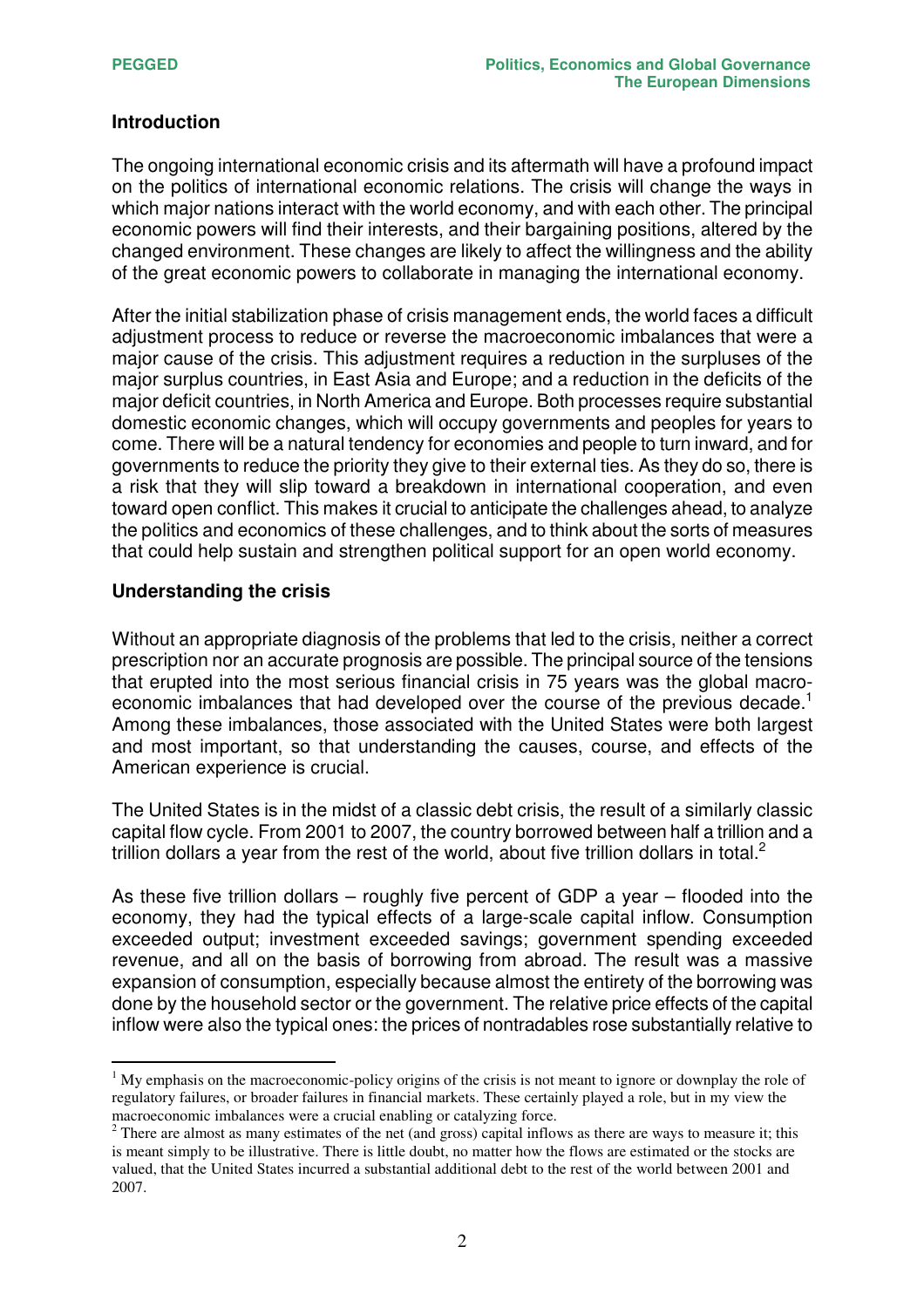tradables in a classic real appreciation. Between 2000 and 2007, while durables prices declined 13 percent, services prices rose 25 percent. This was especially evident in the most important nontradable sector, housing.

As is often the case with a capital flow cycle of this type, the inflow created an economic expansion, then a boom, then a bubble. The bubble has now burst, and we are living with the effects of the downswing of the capital flow cycle.

Fortunately for the United States and the world, the debt crisis did not result in a "sudden stop" of lending to the United States, as it often does in developing countries. Instead, the central position of the United States and of the U.S. dollar has meant that the government has continued to be able to borrow from abroad. And this is a very good thing, as it has allowed fiscal and monetary policy to cushion the blow of a financial collapse of massive proportions.

Eventually the current, stabilization, phase of crisis management will fade, and the longer-term implications of the crisis will become clear. Governments face the challenge of overseeing the adjustments required to restore some semblance of equilibrium to the global macroeconomic imbalances that were a major source of the current crisis. What can we expect from those adjustments, and what might they imply about the future of an integrated international economy?

# **Lessons from theory and history**

There are important historical precedents that can help us understand the strengths and weaknesses of crisis response in a globalized international economy. For decades before 1914, the world economy was very tightly tied together – on some measures, such as immigration and a monetary standard, the world was more tightly tied together than the contemporary international economy. And the pre-1914 world economy worked very well, providing rapid growth, the convergence of many poorer and middle-income societies with the industrialized world, and general macroeconomic stability. Yet it could not be restored after the interruption of World War One, despite many efforts to rebuild it (Frieden 2006).

An important global macroeconomic imbalance was in fact central to the dynamic of the interwar period, and turned out to be a major obstacle to attempts to sustain international economic openness. Over the course of the 1920s, one of the world's leading industrial powers came to rely for its economic growth on borrowing, in particular on borrowing from a young and dynamic rising power. The first country, Germany, ran deficits for largely political reasons. Its weak governments had to pay reparations to the victorious belligerents, finance reconstruction, and satisfy massive social demands. So Germany borrowed very heavily from abroad, largely from the United States, and this borrowing helped fuel a consumption boom that, among other things, dampened some of the underlying social tensions that beset that country's Weimar Republic. This was no small matter: without American financing to sustain the dynamism of the German economy, Weimar social and political instability might have caused serious problems for the rest of Europe.

Yet there was ambivalence on both sides of the relationship, both about the relationship itself and more broadly about the nature of their ties to the world economy. When a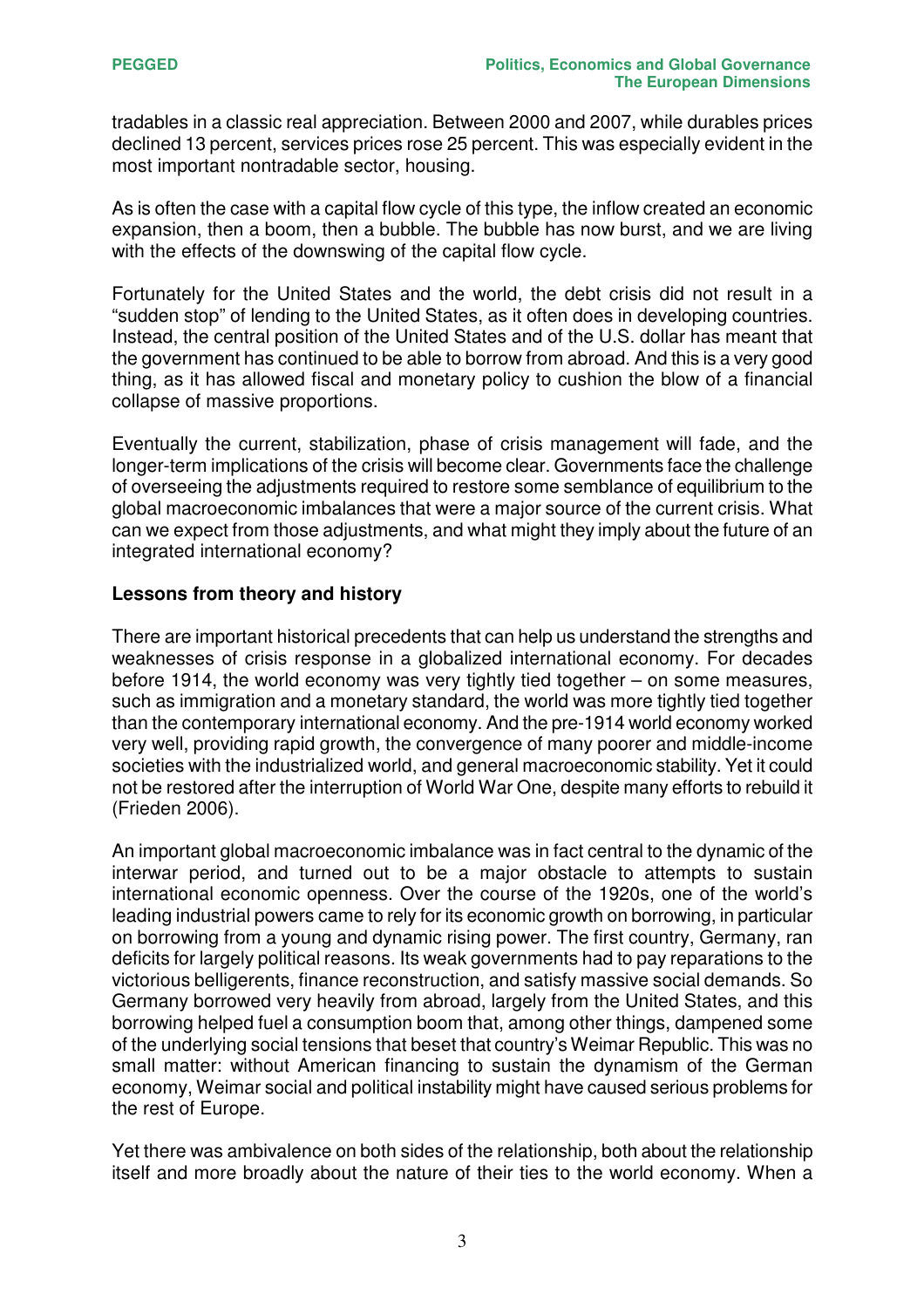crisis hit, things fell apart quickly. Although there were plenty of Americans willing to lend to Germany, the American public, in this heyday of American isolationism, rejected any official involvement of the United States in European political or economic affairs. The surplus country was thus unwilling to play a major role in working toward a cooperative resolution of the crisis, preferring to focus its attentions on its domestic concerns. For their part, the German people resented the subordinate position defeat had put them in, the reparations they were forced to pay, and the social disruptions caused by the settlement imposed upon them. And so the deficit debtor nation, faced with the imposition of major austerity measures, exploded into social and political unrest and ended up in the hands of rabid nationalists and protectionists. $^3$ 

There was nothing technical, or purely economic, about the collapse that ensued. Rather, the principal problem – in particular in the two nations at the core of the crisis – was a lack of domestic political support for international economic engagement. Neither a United States dominated by isolationists, nor a Germany torn asunder by revanchist sentiment and labor-capital conflict, could muster any domestic enthusiasm for making further sacrifices to sustain an international economic order that was deeply unpopular at home.

The lessons from this experience accord with theoretically grounded analyses of international economic affairs. An integrated world economy requires purposeful cooperation among major economic powers. This is true in normal times, as crossborder economic relations need some political infrastructure to provide the kinds of stable expectations that governments supply and economic agents expect domestically. It is especially true in times of stress, for there is no global government capable of confronting a crisis – no lender of last resort, no counter-cyclical demand manager, no supplier of market-preserving public goods. Without determined cooperation among the principal powers, globalization is unlikely to survive the inevitable shocks to which it is subjected.

International economic cooperation requires, in turn, domestic political support for global economic engagement. If domestic publics, mass and special-interest, are unwilling to compromise their national goals for international achievements, cooperative policies will not emerge. Governments will not be willing, or able, to serve as constructive collaborators if their constituents do not evaluate the tradeoff between national and international concerns positively.

The point is not that nations in crisis collapse into evil predation and malicious provincialism. It is that governments faced with very difficult economic, social, and political conditions have as their first priority addressing the needs of their people. And meeting the immediate demands of an anxious populace can dictate policies that aim to ameliorate national conditions, even if this comes at the expense of neighbors and partners. This is the true threat the crisis poses for globalization – now as in the interwar period. It is not of a sudden plunge into trade wars, but of a gradual erosion of support for measures that require compromise with commercial and financial partners, a gradual decline in patterns of cooperation and collaboration.

<sup>&</sup>lt;sup>3</sup> Eichengreen 1992 is the classic survey of the interwar monetary and financial experience, while Clarke 1977 looks primarily at central bank cooperative efforts. Costigliola 1976 focuses on the American-German component of reconstruction. Ferguson and Temin 2003 analyze the currency crisis of 1931, while Balderston 2002 summarizes the more general German crisis and response.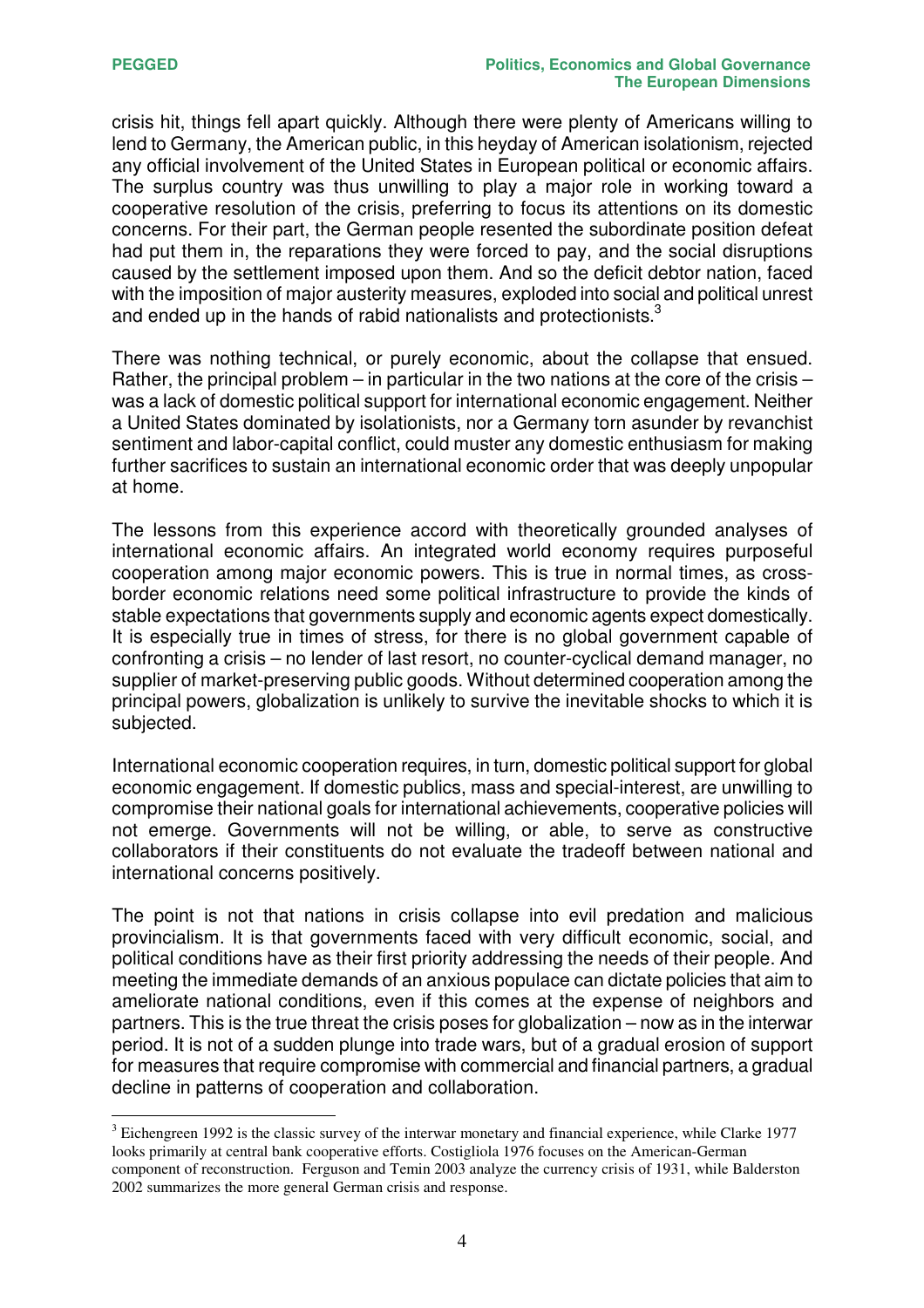#### **The aftermath of the crisis and the willingness to cooperate**

We are now in the early stages of reaction to the crisis – what would be considered, in the typical debt crisis, the stabilization phase, in which policy aims at limiting the immediate damage and avoiding too deep a decline. What comes next are the adjustment and reform stages, in which governments must address the policies that caused the crisis, and then the economic and political structures that led to those policies.<sup>4</sup> What will these stages require from the major economic actors, and what does that imply for international economic cooperation?

The global macroeconomic imbalances discussed above played a central role in the crisis. Of particular importance were the current account deficits of some countries, which created the conditions for the bubbles which have now burst. Of course, these deficits could not have persisted without financing out of substantial current account surpluses, many of which are hard to explain on normal macroeconomic grounds. In any event, it is almost certain that neither deficits nor surpluses of the size we have seen in the past decade are likely to recur in the near future. These imbalances will of necessity have to be reduced.<sup>5</sup>

The major deficit countries will no longer be able to rely on running massive current account deficits. This will especially be the case given the very large additional debt burdens their governments are taking on as they enact counter cyclical fiscal policies. The United States is likely to come out of the Bush Boom and Bust with a net external debt in excess of ten trillion dollars. Even if the private sector might be able to maintain access to external sources of capital, the public sector will spend most of the coming decade attempting to control and reduce the fiscal deficit. Governments in the former deficit economies – the United States, United Kingdom, Spain, many of the transition economies and emerging markets – will need to focus on the inevitable austerity measures they will have to implement. They had financed substantial portions of their consumption, investment, and government spending abroad; they will now have to reduce all three and/or increase output, spending, and government revenues.

The major surplus countries will also face significant adjustments. Even if they wanted to continue to run such substantial surpluses, and to sustain currency and other policies aimed at maintaining these surpluses, their previous markets will be reducing their demand for imports. And there will be pressures from the surplus countries to start realizing the earnings on their accumulated foreign assets. These pressures will come from private citizens and firms with assets abroad; they will also come from consumers whose purchasing power has been limited by reserve policies that keep exchange rates extremely weak.

In both instances, governments and societies are likely to turn inward to deal with the adjustments they face. The United States and other former deficit nations will have to

<sup>&</sup>lt;sup>4</sup> For an analysis of the political economy of analogous processes in a previous round of debtor nations see Frieden 1991.

 $<sup>5</sup>$  I do not mean to be too judgmental about the surpluses or the deficits. However, capital flows of the size and</sup> nature we have seen are difficult to justify in the context of normal rate-of-return considerations. It seems to me unquestionable that the imbalances were in very large part driven instead by macroeconomic policies, such as loose monetary and fiscal policy in the United States and attempts to avoid currency appreciation in China.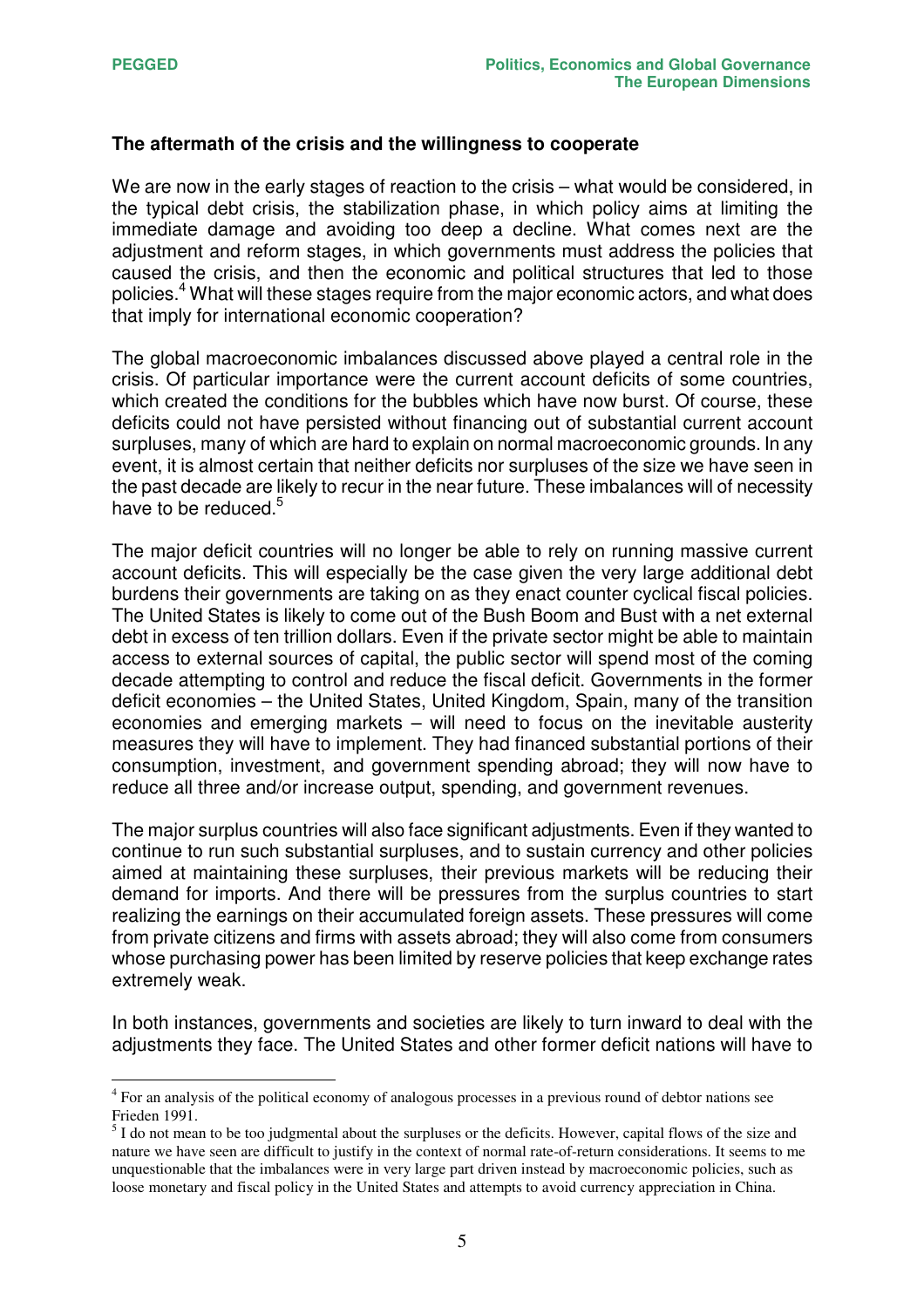wrestle with stagnant or declining real wages and consumption in an atmosphere of generalized austerity. This comes on the heels of decades of deterioration of their income distribution. This trend has led to substantial public dissatisfaction and resentment, but for the past decade and more the socio-political impact of deteriorating income distribution has been cushioned by the consumption boom. Now that the financial bases of this expansion in consumption are gone, there is the risk that latent antagonisms will come to the fore.

There is little doubt that the United States (and other countries in similar position) faces a very difficult next ten years. It will not be easy simultaneously to restore macroeconomic balance, create the conditions for future growth, and maintain a reasonable social consensus. Most of the government's, and the society's, efforts are likely to be expended in this effort. And where international economic commitments seem to come in conflict with these crucial domestic objectives, the domestic aims are almost certain to predominate. This trend will be heightened by the fact that the country has to radically trim its trade deficit, which will almost certainly lead to aggressive measures against imports and to stimulate exports. <sup>6</sup> All in all, American policy and American politics are likely to be very self-absorbed; and when aimed at the foreign sector, heavily oriented toward improving the country's competitive position.

China, Germany, and other surplus countries will also of necessity refocus their economic activity inward.<sup>7</sup> They will find it more difficult to rely so heavily on exports as an engine of economic growth. They will need to search for domestic sources of demand. In the case of China (and many other East Asian countries), attempts to keep the currency weak will face domestic and international political and economic obstacles. Domestically, there will be political and economic pressure for consumption to rise, which implies either a nominal appreciation or a real appreciation or both. Internationally, there will be foreign hostility to weak-currency policies, and perhaps even implicit or explicit attempts to counter them with corresponding weak-currency policies. This risks 1930s-style competitive depreciations. It also risks spilling over into trade disputes driven or exacerbated by currency misalignments. $^8$ 

As the former surplus countries transfer much of their energy home, some of their enthusiasm for international commitments may wane. Less reliance on foreign markets, and on foreign currency reserves, presumably means less concern about the letter and spirit of international institutional commitments and other international economic obligations.

The American component of this trend is likely to be particularly important. The American need to reduce its current account deficit may translate into many sorts of

<sup>&</sup>lt;sup>6</sup> The crisis has already dramatically reduced the country's trade deficit, but it is almost certain this is a temporary result of the compression of consumption; what I have in mind here is the longer-term need for the trade deficit to be reduced.

<sup>7</sup> Some suggest that China and other surplus countries will *not* in fact reorient their economies toward more reliance on their domestic markets. I regard this as unlikely. For an assessment of the economic implications of this reorientation, in particular in Asia, see Kuo and N'Diaye 2009a and b, and Prasad 2009. In any case, continued reliance on trade surpluses might, in the final analysis, be even more likely to cause political conflict with trading partners. It is also the case that an inward economic turn does not *necessarily* mean a turn toward economic nationalism, but it certainly raises the danger of such a turn (by reducing its opportunity cost, for example).

<sup>8</sup> For one discussion see Frieden 2009.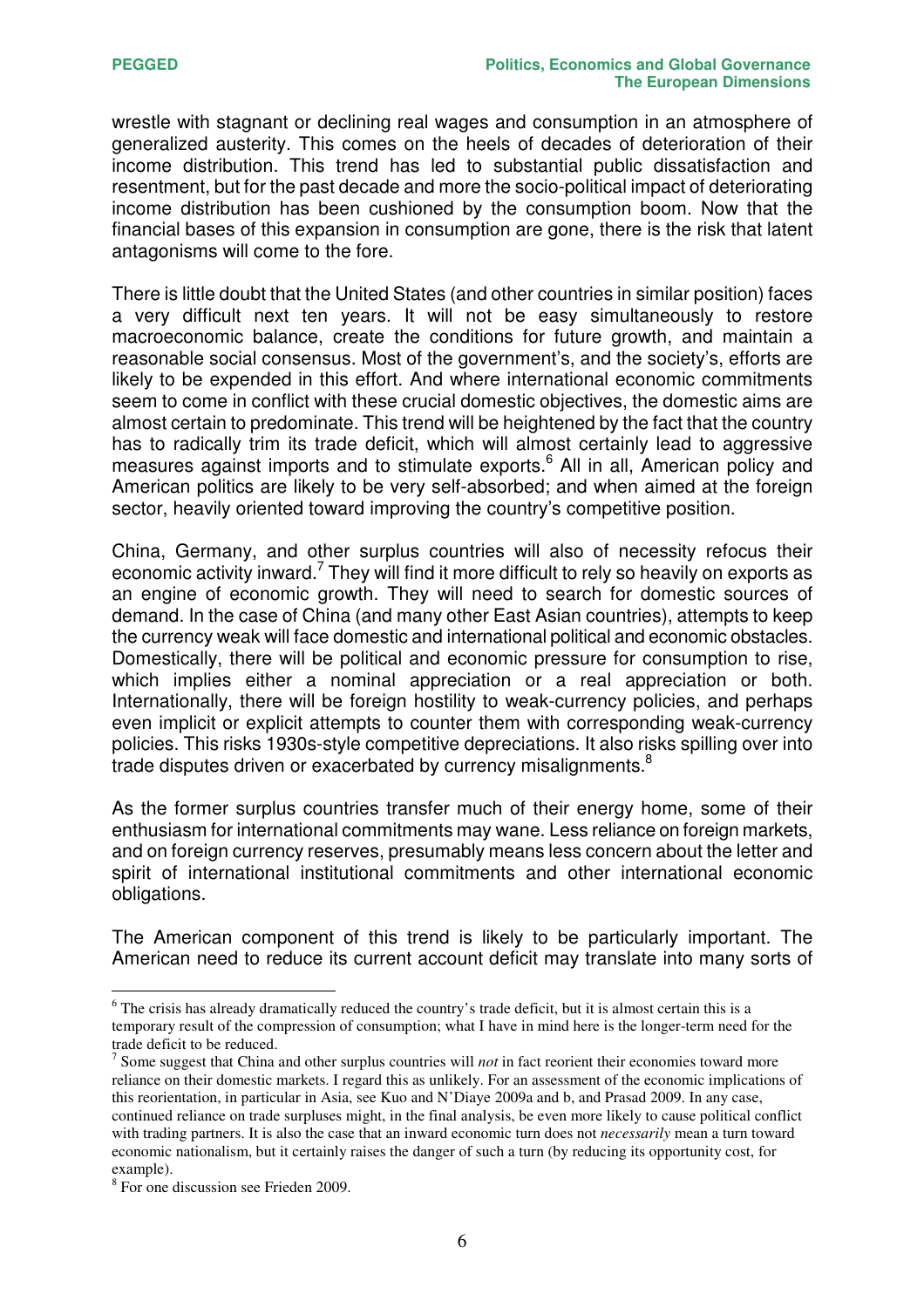pressures. One might be to weaken the dollar. Another might be to undertake vigorous efforts to open foreign markets, including by the sorts of unilateral trade measures that have been a source of such friction in the past (such as upper 301 cases). There may be heightened demands for import protection. By the same token, the country will emerge from the crisis with strong incentives to reduce the real burden of its very substantial external debt by way of modest inflation and currency depreciation. All of these are almost certain to exacerbate conflicts over commercial, financial, and currency policy with the country's major partners.

The possibility of more conflictual policies toward commercial and financial partners is heightened to the extent that the principal domestic supporters of globalization emerge weakened from the crisis. This was much of the dynamic of the 1930s: as international trade and finance dried up, the economic agents most closely tied to the world economy (such as coffee in Brazil or banking in the UK) lost much of their domestic political clout. Today the major financial institutions, which had been among the most powerful supporters of international economic integration, are weakened or in disrepute almost everywhere. Potential counter weights to more nationalistic and inward-looking interests have become much lighter.<sup>9</sup>

All this runs in the direction of reducing the interests of major governments in international economic cooperation. It is not that the global economy will become irrelevant, for the depth and breadth of commercial and financial ties is extraordinary. It is, however, that the goals of major governments are likely to be more inward-looking than they have been. Their constituents will be more concerned about domestic matters, and less concerned about international ones, than they have in the recent past. This is likely to translate into a reduced *willingness* to make the difficult sacrifices and accept the daunting tradeoffs necessary to sustain international economic cooperation.

#### **The new environment and the ability to cooperate**

Even if major governments are able to rally domestic support for global engagement, the strategic environment within which they operate will have changed. One aspect of this is the potential de-linking of many national security and international economic goals. Another aspect is the toughened bargaining atmosphere, in which more governments may be tempted to adopt more uncompromising positions as they interact with others.

For most of the past sixty years, there has been a felicitous correspondence between the diplomatic and economic relations among the principal Western powers. In the aftermath of World War II, and as the Cold War progressed, there was a common interest in building stronger political and economic ties between North America, Western Europe, and Japan. This was particularly important in the domestic American context. It is not widely enough recognized how unpopular trade liberalization, and global economic engagement more generally, were in the United States in the 1940s and 1950s. It is almost certainly the case that American leadership in the world economy in this period depended in large part on the validity of the argument that the country could not expect to lead a Western diplomatic alliance if it excluded alliance members from access to American markets and American capital. The negative example of the

<sup>&</sup>lt;sup>9</sup> One such potential counter weight may be international corporations with global production networks, which have come to rely upon the free movement of goods and capital in their global sourcing.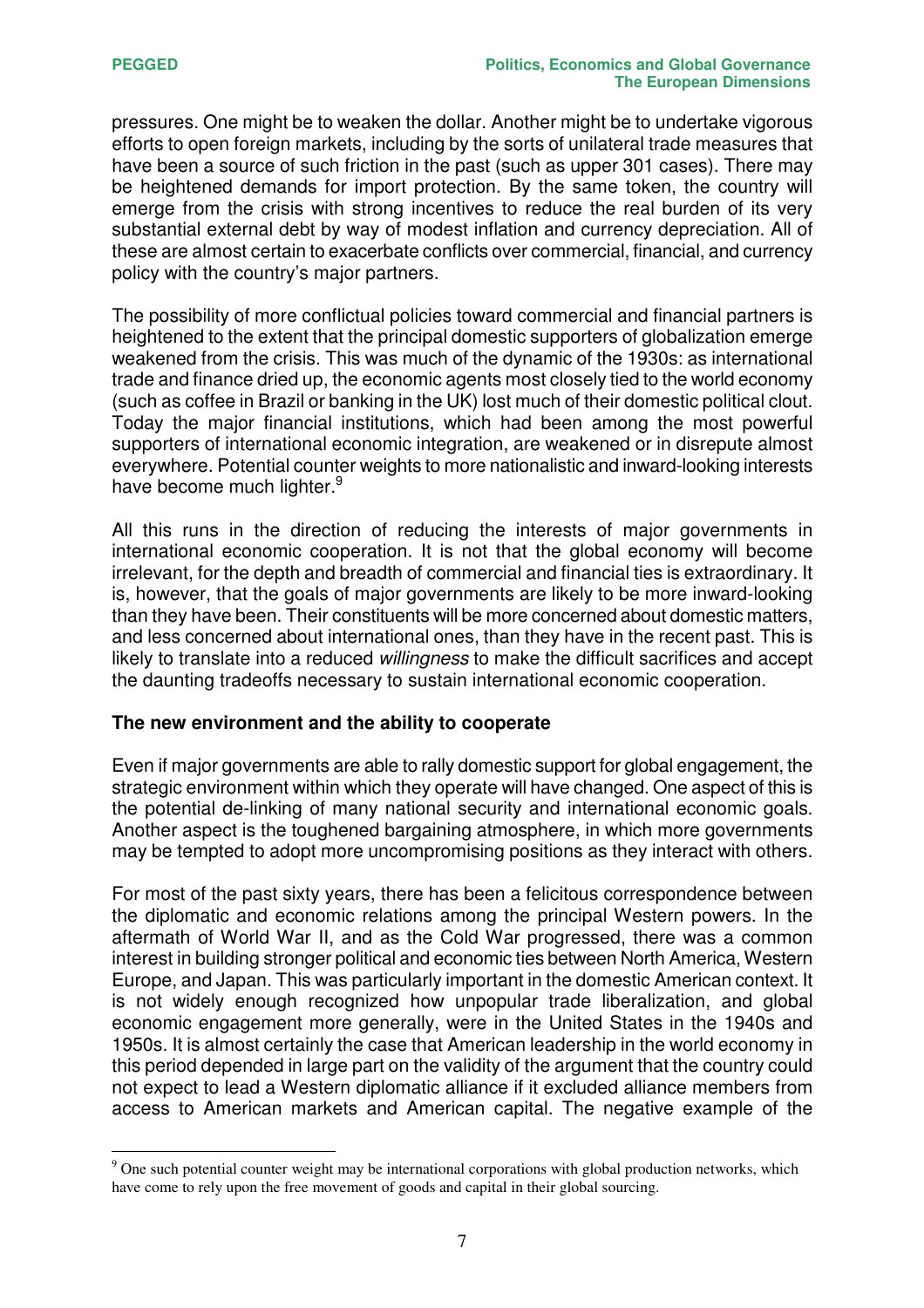interwar period helped point Americans away from a return to isolationism, but there was great popular ambivalence about economic openness. To the extent that policymakers could point to the nexus between national security concerns and foreign economic policy, a consensus in favor of both the Western alliance and international economic integration could be created and sustained.<sup>10</sup>

The security-economic connection is much more tenuous today. After the Cold War, there is far less perceived need for Western solidarity; China and Russia have joined the world's capitalist economy. One set of American national security concerns focuses on Islamic extremism. The nation's economic interests seem either unrelated or inimical to these concerns; some might argue that dependence on Middle Eastern oil may be particularly ill-advised in the new security environment. <sup>11</sup> Another set of American national security concerns focuses on China. Again, American economic interests seem to many Americans to be at odds with its security goals. Reliance on Chinese imports, and Chinese capital, does not appear to be a sound basis upon which to prepare for potential conflicts with a rising Chinese power.

Whether these concerns about the contradiction between American security and economic goals are justified, it is certainly the case that it will be far more difficult to muster domestic political support inside the United States for globalization as part of a broad Western alliance-building strategy. America's core foreign policy goals have seemed for many decades to be in line with its international economic goals; today and in the future that may not be so obvious. And similar things could be said about many of the other major powers.

In addition to the erosion of strong ties between security and economic relations, there is also likely to be an evolution in the potential bargaining power of the principal economies that could complicate international agreements. For the continuation and deepening of international cooperation – especially in difficult times – depends not only on the *willingness* of governments to entertain collaborative results, but on their *ability* to negotiate their way to such results.

Economic interdependence is often said to facilitate inter-governmental cooperation. This is not only because it creates interests in favor of cooperation, but also because it raises the costs of failing to cooperate, hence encouraging more accommodating negotiating positions. To the extent that countries place more stress on their domestic problems, and less on the foreign sector, they tend to harden their bargaining positions with their interlocutors.

Inasmuch as the aftermath of the crisis leads policy-makers to be more absorbed with domestic conditions, there will be an impact on the bargaining problems they will face with one another. A basic principle of bargaining is that the more attractive is the alternative to achieving an agreement, the harder it will be to make the agreement (this is the role of the "outside option" in bargaining power). And as national constituencies become more insistent on the urgent need to address domestic problems, policy-makers in many nations are likely to find themselves drawn toward unilateralism as an attractive

<sup>&</sup>lt;sup>10</sup> Fordham 1998 is an excellent analysis of how national-security and foreign economic policy concerns were brought together in the crafting of postwar American policy.

 $11$  A potential national-security fear of the dangers of dependence on foreign oil may, however, mesh with environmental concerns.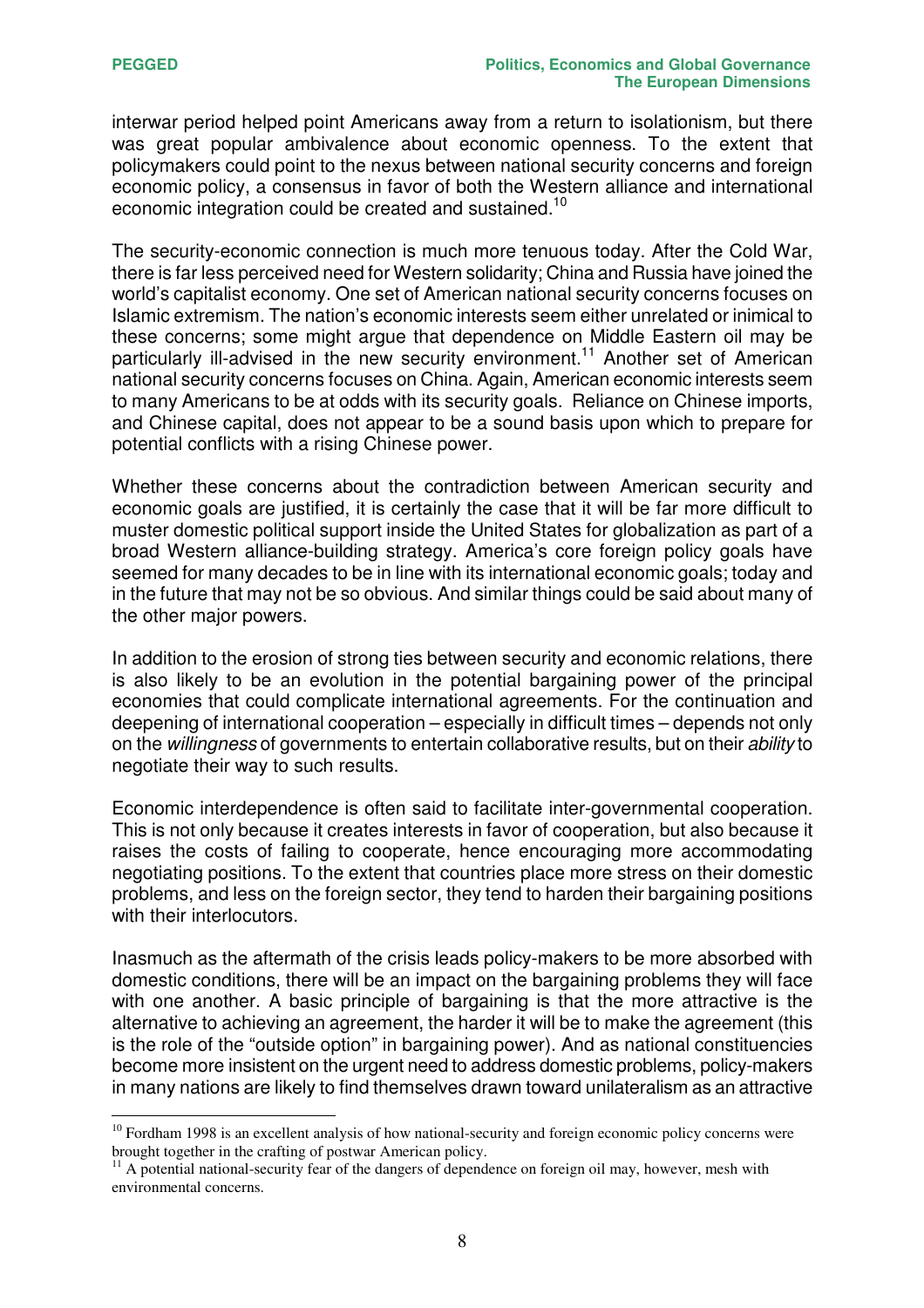alternative to the complexities, uncertainties, and potential sacrifices involved in working toward greater international cooperation.

As governments of major countries turn inward to design and implement post-crisis adjustments and reforms, they are likely to be less conciliatory, less willing to forgo immediate national advantage for long-term global improvements. And this will make it more difficult to find the common ground and feasible compromises necessary to permit more international agreements. Not only, then, will major governments be less *willing* to make compromises with their commercial and financial interlocutors, but they will be less able to find a bargaining space that would make such compromises relatively easier to achieve.

#### **Where there is hope**

This is not to imply that the coming decade will of necessity be one of dire austerity, social unrest, and global conflicts. It is, instead, to attempt to identify the principal sources of tensions that could undermine or block the reconstruction of a wellfunctioning integrated international economy.

The first such source of tension will be the domestic constituents who will chafe at the economic changes forced upon them. Former deficit countries will be driven to impose austerity so as to restore macroeconomic balance, and this austerity will be socially onerous and politically dangerous. Former surplus countries will have to refocus their economic efforts on domestic demand, and the transition away from so heavy a reliance on export growth will impose adjustment costs on many segments of the economy. Policy-makers need to address these pressures effectively and judiciously, providing enough of a safety net to help soften the opposition of affected and entrenched interests, but also allowing necessary adjustments to take place.

At the international level, the preoccupation with domestic concerns risks diverting national governments from their global obligations. The aftermath of the crisis will pull governments away from commitments to international economic cooperation. It will also push them toward harder, more intransigent, bargaining positions. All this risks starting the world's major governments toward a vicious circle, in which conflicts proliferate and deepen as concern for national recovery mounts.

There is, however, nothing inevitable about greater conflict. If policy-makers can accurately identify the sources and dimensions of pressures that push in the direction of conflict, they can act to mitigate or counteract them. If they do so, they can help create a self-reinforcing virtuous circle in which cooperative initiatives end up *reinforcing* rather than undermining national attempts to achieve national goals.

#### **Acknowledgements**

This paper was originally prepared for a conference jointly organized by the Ministero dell'Economia e delle Finanze and by the Centre for Economic Policy Research on "Where are the New Engines of Growth," Rome, 23-24 July 2009. The author thanks Menzie Chinn, Barry Eichengreen, Jeffrey Frankel, Richard Grossman, Richard Portes, Rintaro Tamaki, and Stephen Yeo for helpful comments and suggestions.